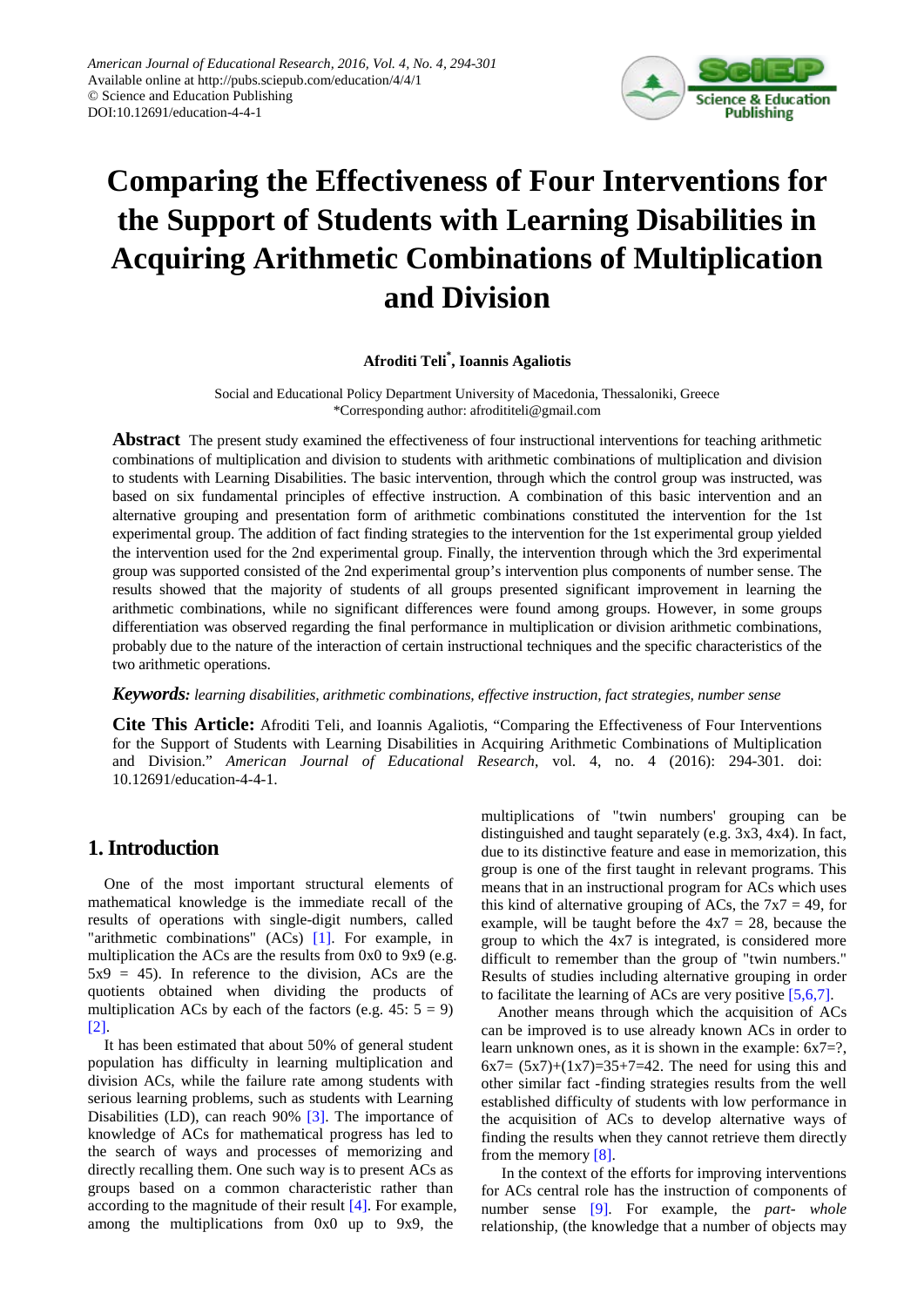be shared in equal or unequal *parts* but the *whole* remains unchanged), is a prerequisite knowledge of decomposition and recomposition of the factors of an AC during implementation of a strategy that uses known ACs for answering unknown ones [e.g. 6 x 7=?, thinking 6  $x7=$ ]  $(5x7) + (1x7)=35+7=42$ , but also 6 x 7 =  $(3x7) + (3x7) =$  $21+21$  =42. Number sense facilitates considerably the understanding of the commutative property in addition and multiplication, whereby if  $a + b = c$ , then  $b + a = c$ , and if a x  $b = d$  then b x a = d [\[8,10\].](#page-6-5) The commutative property in turn greatly facilitates the immediate recall of ACs from memory. For example, a student learning  $3x5=15$  simultaneously learns  $5x3=15$  just by reversing the order of the factors. It is worth noting, however, that the results of studies that examine the role of number sense on learning ACs are not clear. It seems that the characteristics of arithmetic operations affect the results of the student's effort. For example, reference [\[9\]](#page-6-6) argue that number sense promotes the learning of subtraction ACs more than the learning of addition ACs.

The arrangements and techniques to facilitate memorization and recalling of ACs are of particular importance in the case of students with Learning Disabilities (LD). One of the characteristics of students with LD is that they tend to face each AC as separated mathematical information because they have difficulty in using the properties and characteristics of ACs in order to connect and correlate them [\[11\].](#page-6-7) For example, although students with LD may know that the product of 3 x7 is 21, they do not necessarily know the commutative property  $(3x7 = 7x3)$ . So, for 7 x 3 =.... they may use repeated additions of  $3(3 + 3 + 3 + 3 + 3 + 3 + 3 = 21)$ , which is a time- consuming and error prone strategy [\[8\].](#page-6-5) Students with LD need special teaching of properties and generally fact strategies, because they do not discover this knowledge spontaneously and they are in a difficult position in the general classroom, as the general school's curriculum does not usually emphasize the learning of fact strategies [\[4\].](#page-6-3)

Special teaching methods and techniques have certainly a prominent place in the context of any intervention for students with disabilities, but, as a literature review conducted by the present authors showed, highly effective instructional programs for teaching ACs to students with LD are based not only on special teaching techniques (such as alternative grouping or fact strategies), but also on principles of effective instruction e.g. [\[12,13,14,15\].](#page-6-8) Principles utilized in most of the reviewed studies are: direct instruction, use of the three modes of knowledge representation (concrete, representational, abstract), guided and independent practice, systematic progress monitoring, and regular feedback of students. Direct instruction supplies students with clear and well-organized information, and prevents gaps in learning by leading step by step to success through a review of prerequisite knowledge [\[13,16\].](#page-6-9) The use of the three modes of knowledge representation promotes understanding of math concepts [\[17\].](#page-6-10) The two levels of practice, guided and independent, promote errorless learning [\[18\],](#page-6-11) and provide opportunities both for discovering relationships between ACs and developing strategies for finding them. The systematic monitoring of students' progress ensures the adequate achievement of a learning goal before moving on to the next one. Finally, the precise feedback to students

regarding the results of their efforts contributes to their concentration on the learning goal and enhances their learning motive[s \[19,20\].](#page-6-12)

Taking into consideration the above delineated theoretical framework, it can be concluded that supporting students with LD in their attempt to learn ACs should be based both on the general principles of effective instruction and on the special teaching arrangements that can assist students in managing their cognitive difficulties. The exact syntheses of principles, methods and techniques that make up the best options for teaching ACs effectively to students with LD is an important issue that needs systematic investigation. The purpose of this research, then, is to compare the efficacy of four interventions for teaching multiplication and division ACs to students with LD. Multiplication and division ACs were selected because, after a literature review by the present authors revealed that they have not been adequately studied, especially ACs of division [\[21,22,23\].](#page-6-13)

The questions which this study sought to answer are:

Can an intervention grounded on the principles of effective instruction, without using special techniques, help students with LD to significantly improve their performance on fluency, maintenance and generalization of multiplication and division ACs?

Is there any difference in effectiveness between the four interventions resulting from the gradual enrichment of the initial intervention (grounded on principles of effective instruction), firstly with an alternative grouping of ACs based on a common characteristic, then by teaching certain fact strategies, and ultimately by teaching certain components of number sense?

# **2. Methodology**

## **2.1. Participants and Context**

The initial number of participants was 96 pupils aged 9- 12 years ( $M = 10.05$ ,  $SD = 1.25$ ), who attended 27 different schools situated in an urban region of Northern Greece. The selection of schools was made based on the positive response of teachers to the study proposal, which was addressed by the researchers to a total of 50 schools chosen randomly from a list of schools with Resource Rooms. All students participating in the survey had been diagnosed as students with LD from medical-educational state agencies. After the initial selection and the written permission of parents', students were randomly assigned to one of the groups of the study. The final number of participants per group was: control group 20 students, 1st experimental group 19 students, 2nd experimental group 26 students, 3rd experimental group 24 students, making a total of 89 students. The interventions took place in the Resource Rooms in which the students were enrolled, and were implemented by the special education teachers, who had received two-week-training courses by the researchers.

## **2.2. Procedures and Tools**

The interventions included the following stages: initial pre- intervention assessment, implementation of interventions, control of fluency and generalization of ACs' use after the intervention and, finally, control of maintenance three weeks after the end of interventions.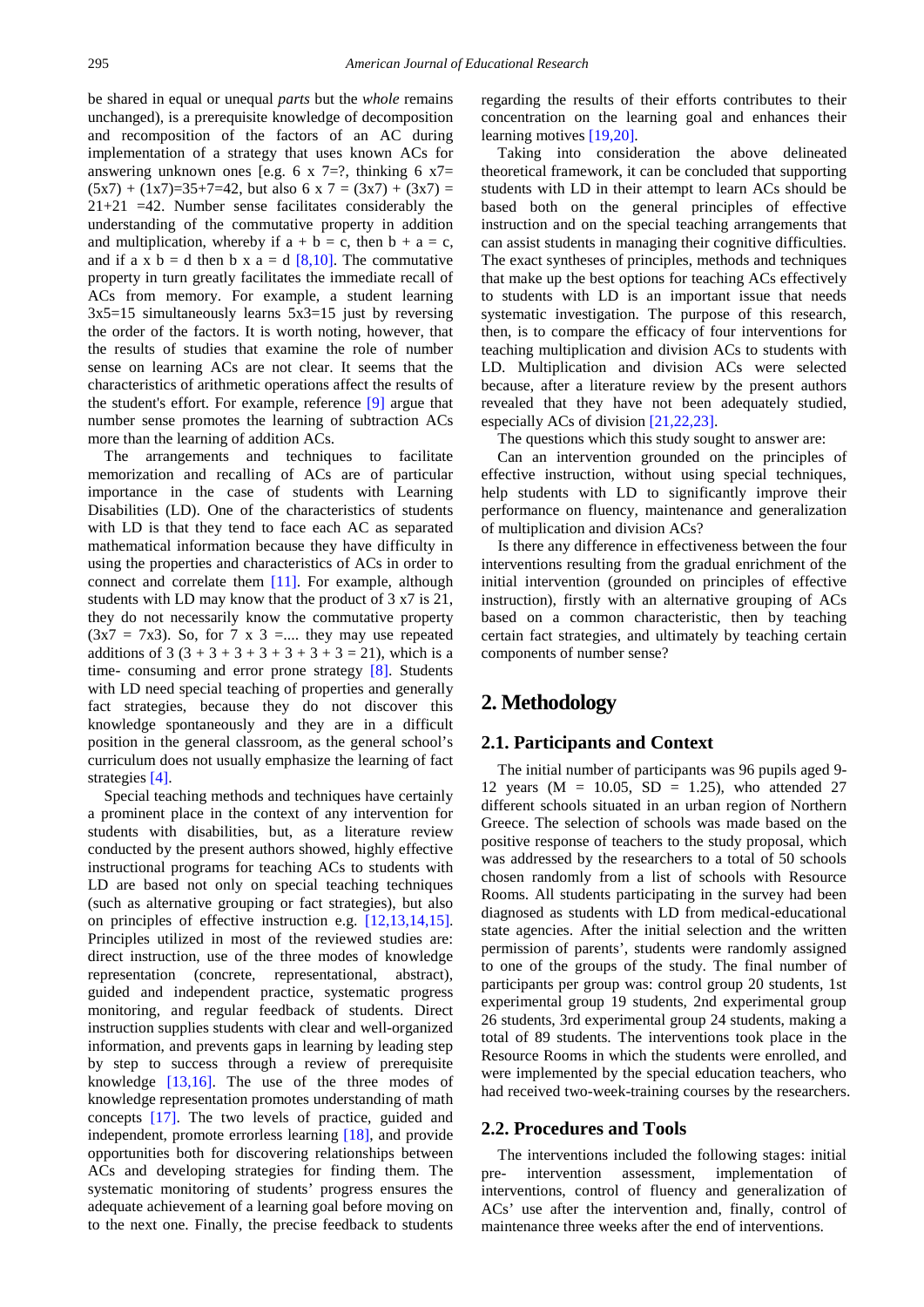The basic intervention (control group) was grounded on the fundamental principles of effective teaching: direct instruction, the use of 3 modes of knowledge representation (concrete, representational, abstract), guided practice, independent practice, systematic progress monitoring, and regular student feedback. The intervention for the 1st experimental group was a combination of the instruction of the control group and an alternative grouping of ACs based on a common characteristic. Examples of groups for the division ACs are: divisions by  $1$  (9 ACs, e.g. 7: 1), divisions by the number itself (8 ACs, e.g. 8: 8), divisions by 2 (8 ACs, e.g., 10: 2), divisions by 5 (8 ACs, e.g. 15: 5), divisions by 9 (8 ACs, e.g. 18: 9), divisions as successive subtractions (5 ACs, e.g. 14: 7), divisions using relevant multiplication ACs (35 ACs, for example 42: 6, 46:  $7 \rightarrow$ 6x7=42, 7x6=42).

<span id="page-2-0"></span>

|               |    | Gender      |       |                | Age  |                |      | Grade                      |                   | Years          |      |
|---------------|----|-------------|-------|----------------|------|----------------|------|----------------------------|-------------------|----------------|------|
|               |    | <b>Boys</b> | Girls | <b>Boys</b>    |      | Girls          |      | $3^{rd}$ - 4 <sup>th</sup> | $5^{th} - 6^{th}$ | in integration |      |
| Groups        | N  | N           | N     | $\overline{M}$ | TA   | $\overline{M}$ | TA   | $\boldsymbol{N}$           | N                 | $\overline{M}$ | TA   |
| Control group | 20 | 12          | 8     | 10.3           | 1.2  | 10.2           | 1.3  | 12                         | 8                 | 2.32           | 0.82 |
| Exp. G. 1     | 19 | 14          | 5     | 9.66           | 1.6  | 9.25           | 0.8  | 10                         | Q                 | 2.67           | 1.23 |
| Exp. G.2      | 26 | 14          | 12    | 10.1           | 1.3  | 9.99           | 1.3  | 14                         | 12                | 2.02           | 0.94 |
| Exp. G.3      | 24 | 14          | 10    | 9.34           | 1.2  | 11             | 1.2  | 14                         | 10                | 1.96           | 0.97 |
| Tolal         | 89 | 54          | 35    | 9.94           | 1.33 | 10.15          | 1.18 | 50                         | 39                | 2.21           |      |

**Table 1. Demografic characteristics of participants** 

The intervention for the  $2<sup>nd</sup>$  experimental group included a combination of the intervention used for the  $1<sup>s</sup>$ experimental group and some strategic instruction for ACs, such as the commutative property, the use of known division ACs for finding unknown ones (e.g. 14:2=7  $\rightarrow$  $28:2=14$  because  $28=2x14$ , and the complementary relationship between multiplication and division ACs (fact families, e.g.  $5x6=30 \rightarrow 30:6=5$ . Finally, the intervention for 3rd experimental group consisted of the 2nd experimental group's intervention plus components of number sense, such as the *part-part whole relationship*, the connection between quantitative - symbolic representations of numbers, and skip counting skills.

The order of integrating each specific technique in the initial teaching intervention was based on the following rationale: Since most students with LD have difficulties in retaining and recalling ACs due to memory limitations, it is reasonable to add initially alternative grouping to effective instruction, so that students acquire as many ACs as possible. For example, knowing the rule that in all multiplications with 1 (a x 1) the result is always the other factor (e.g.  $8x1 = 8$ ,  $1x9 = 9$ ), students can effectively learn all ACs *x1*, without additional effort and practice for every AC separately [\[24\].](#page-6-14) However, despite the effectiveness of alternative grouping, not all students with LD can be expected to overcome their difficulties in recalling ACs only through this technique, as their composite weaknesses will probably not allow direct memory access at all times. In these cases, the use of fact finding strategies is appropriate, especially using known ACs for finding unknown ones. Obviously, if students do not possess an adequate number of ACs, the strategic instruction should be ineffective. That is why the alternative grouping preceded the instruction of strategies. On the other hand, of course, the use of strategies by students with LD might be limited by the fact that they do not understand or are insufficiently aware of interconnections, analysis and synthesis of numbers and correlations between known and unknown ACs [\[25\].](#page-6-15) Therefore, strategic knowledge is important to be combined with components of number sense. This thought led to the formation of the  $4<sup>th</sup>$  instructional synthesis of this research.

As for the sequence of teaching activities, there had initially been an "*activation*" of known ACs, that were already possessed by students, as it is known that students with LD do not spontaneously transfer knowledge even if they do have it  $[1,26]$ . Activation of pre-existing knowledge was followed by direct instruction of ACs, with the use of the three modes of knowledge representation, which promotes the conceptual understanding and the gradual increase of student's involvement in learning process [\[12\].](#page-6-8) Next stage was guided practice, where students with their teacher's help were brought in the accuracy and speed of recalling ACs with time-limited activities (guided practice criteria: accuracy - at least 80% correct answers, speed - 3'' at the most for each answer [\[7\].](#page-6-16) Guided practice was followed by the independent practice, in which each student worked on the accuracy and fluency of ACs on his/her own and the teacher controlled over the final results. The next stage involved the final assessment of teaching, which was done by measuring the fluency of new ACs taught in each lesson [\[13\].](#page-6-9) Finally, students were given detailed information on their progress using a scoreboard, where the raw score of the final assessment for fluency, maintenance and generalization of ACs which had been taught was noted. The teacher praised students for their effort and progress and the student had the opportunity to check his/her learning progress and evaluate his/her efforts [\[20\].](#page-6-17)

#### **2.2.1. Teaching Content**

The teaching content was identical for all groups to ensure the same level of difficulty and it included 120 of the totally 190 multiplication and division ACs (60 from each operation).

#### **2.2.2. Teaching Duration**

The total number of teaching hours was 12 sessions (teaching hours) of 35-40 minutes each, spread over 4 - 6 weeks (2-3 times per week). The second experimental group received additional four hours of teaching (total 16) for the learning of strategies for finding ACs. The third experimental group, besides the above 16 hours, received additional 6 hours for teaching number sense (total 22). It should be stressed that the additional time in both experimental groups did not directly aim at teaching ACs, but at the prerequisite skills and concepts.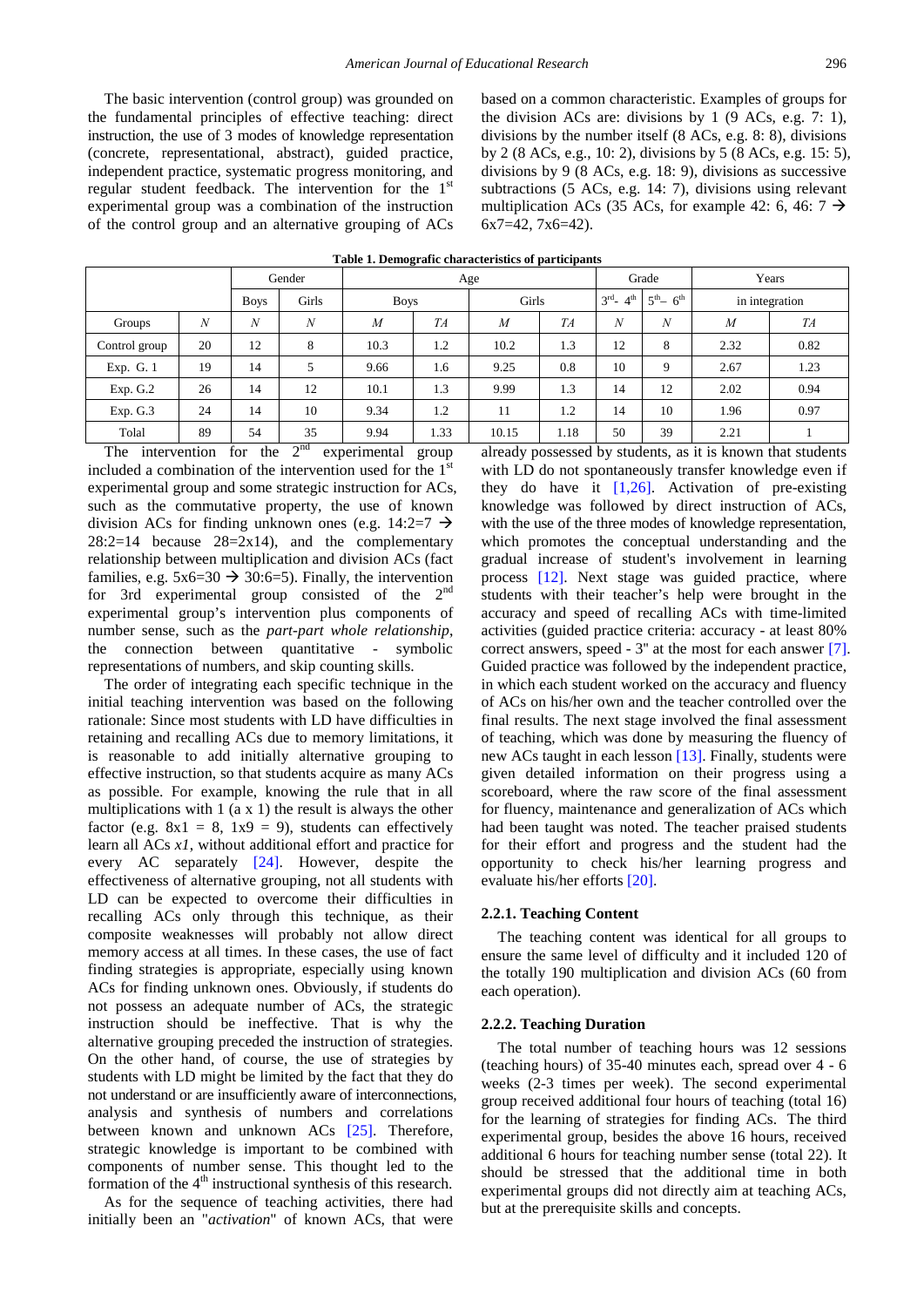## **2.2.3. Measurements**

The measurements made to determine the effectiveness of interventions were:

*Fluency of ACs*: Fluency was measured by having students answer in 1 minute as many ACs as they could, from a total of 20 ACs for each operation (20 ACs x 3'' seconds for each  $=60$ " for 20 ACs). The raw score was the sum of all the correct answers for each operation separately  $[26,27]$ . The reliability of the measurements was satisfactory ( $a = 0.85$ ).

*Generalization of ACs*: Generalization was controlled by having students finding the answers to 10 exercises for each operation with 3 single-digit numbers, e.g.  $(3 \times 5)$  + 2 =..... and (12 : 4) - 2 = .... [\[28\].](#page-6-19) The raw score was the sum of all the correct answers. The reliability of the measurements was satisfactory ( $a = 0.76$ ).

*Maintenance of ACs*: A test similar to the one testing fluency was used for testing maintenance, with 10 ACs for each operation, three weeks after the end of interventions. The reliability of the measurement was satisfactory ( $a =$ 0.74).

#### **2.2.4. Fidelity of Implementation**

The fidelity of the interventions was examined by the two researchers with systematic observation and recording of at least 4 sessions for each intervention group. Quality of implementation included the degree to which the special education teachers followed scripted procedures throughout the lesson. The implementation was rated on a 4-point scale (1 = poor, 4 = excellent). In all cases the results showed full implementation according to the criteria of reference [\[6\].](#page-6-20)

#### **2.2.5. Statistical Analysis**

Initially, there was a checking of dispersion and normal distribution of the data using Shapiro-Wilk and Levene's test, respectively, so as to determine whether requirements for using parametric tests are fulfilled. The results showed that some variables do not follow standard normal distribution. Therefore non-parametric tests were selected. Wilcoxon Signed-rank test was used to evaluate intragroup comparisons between initial and final performance in each research group separately, while Kruskall- Wallis test was used for inter -group comparisons in final fluency, generalization and maintenance of ACs. Furthermore, the effect size was used to examine differences in the impact of the interventions [\[29\].](#page-6-21) The examination was based on the formula

$$
r = Z / N \tag{1}
$$

where Z is the conversion of the individual data in a standardized format and *N* is the number of participants' observations. For example, in the control group the number of participants was 20 students and the data were 20 before and 20 after the intervention (pre- and postintervention assessment), so  $N = 20 + 20 = 40$  data [\[30,31\].](#page-7-0) Use of the r statistic is recommended when the research population is small and analyzes are made with nonparametric tests, as was done in this research. According to reference [\[31\]](#page-7-1) correlations between values of r and the effect of an intervention is:  $r = 0.10$ -0.30 small effect,  $r =$ 0.31-0.50 modest effect and r> 0.51 large effect (Fritz et al., 2012). Due to the design of the research, where only

one new element is added to the intervention of each group, the effect size allows us to make separate estimations about the effect of each additional element (alternative grouping, teaching strategies and number sense), as well as about the combinations arising between them.

# **3. Results**

The results of appropriate controls (Kruskall-Wallis) showed no significant differences between the four groups of participants in: gender ( $\chi^2 = 1.893$ , df = 3, p = 0.595), age ( $\chi^2$  = 2.080, df = 3, p = 0,556), grade ( $\chi^2$  = 0.897, df = 3,  $p = 0.826$ ), and years of attending the Resource Room  $(\chi^2 = 4.825, df = 3, p = 0.185)$  [\(Table 1\)](#page-2-0). Also, in terms of their initial performance on fluency of multiplication ACs  $(\chi^2 = 1.492, \text{ df} = 3, \, \text{p} = 0.68)$  and division ACs  $(\chi^2 = 3.440, \, \text{m})$  $df = 3$ ,  $p = 0.33$ ) there were no statistically significant differences between groups that could affect the results [\(Table 2\)](#page-3-0).

The results concerning fluency of ACs before and after the interventions and the effect size of the interventions in the final performance of each group are presented in [Table 2.](#page-3-0)  The results concerning the maintenance and the generalization of ACs are presented in [Table 3.](#page-4-0) Evidently, all groups, regardless of the intervention, improved their levels of fluency of ACs significantly for both operations.

**Table 2. Intra-grouip comparisons in fluency pre and post interventions**

<span id="page-3-0"></span>

|                                                                                                                                                                                                                                                                                                                                                             |       | Fluency pre |                | Fluency post |      |           |
|-------------------------------------------------------------------------------------------------------------------------------------------------------------------------------------------------------------------------------------------------------------------------------------------------------------------------------------------------------------|-------|-------------|----------------|--------------|------|-----------|
| Multiplication                                                                                                                                                                                                                                                                                                                                              | N     | M           | <b>SD</b>      | М            | SD   | r         |
| Control group                                                                                                                                                                                                                                                                                                                                               | 20    | 6.5         | 3.98           | 12.25        | 5.1  | $-0.59**$ |
| Exp. Group 1                                                                                                                                                                                                                                                                                                                                                | 19    | 5.89        | 3.23           | $12.74**$    | 3,84 | $-0.58$   |
| Exp. Group 2                                                                                                                                                                                                                                                                                                                                                | 26    | 7.12        | 3.81           | 13.58**      | 3.75 | 0.62      |
| Exp. Group 3                                                                                                                                                                                                                                                                                                                                                | 24    | 6.63        | 4.07           | $14.3**$     | 4.25 | 0.61      |
| Division                                                                                                                                                                                                                                                                                                                                                    |       |             |                |              |      |           |
| Control group                                                                                                                                                                                                                                                                                                                                               | 20    | 5.5         | 4.76           | $10.06*$     | 6.07 | 0.42      |
| Exp. Group 1                                                                                                                                                                                                                                                                                                                                                | 19    | 4.37        | $\overline{4}$ | 11.00**      | 4.09 | 0.60      |
| Exp. Group 2                                                                                                                                                                                                                                                                                                                                                | 26    | 3.15        | 3.49           | $11.12**$    | 4.68 | 0.60      |
| Exp. Group 3                                                                                                                                                                                                                                                                                                                                                | 24    | 4.5         | 3.98           | 10.87**      | 6.06 | 0.54      |
| $\mathcal{L}$ $\mathcal{L}$ $\mathcal{L}$ $\mathcal{L}$ $\mathcal{L}$ $\mathcal{L}$ $\mathcal{L}$ $\mathcal{L}$ $\mathcal{L}$ $\mathcal{L}$ $\mathcal{L}$ $\mathcal{L}$ $\mathcal{L}$ $\mathcal{L}$ $\mathcal{L}$ $\mathcal{L}$ $\mathcal{L}$ $\mathcal{L}$ $\mathcal{L}$ $\mathcal{L}$ $\mathcal{L}$ $\mathcal{L}$ $\mathcal{L}$ $\mathcal{L}$ $\mathcal{$ | 0.001 |             |                |              |      |           |

\*p<0.05, \*\*p<0.001 in comparisons between pre and post intervention. Specifically, as for the fluency in using multiplication

ACs, all groups appeared to have achieved significant improvements and the effect of the intervention proved to be significant too: control group  $Z = -3.793$ ,  $p = 0.00$ ,  $r = -$ 0.59, 1<sup>st</sup> experimental group Z = -3.585, p = 0.00, r = -0.58,  $2<sup>nd</sup>$  experimental group Z = -4.476, p = 0.00, r = -0.62, and  $3<sup>rd</sup>$  experimental group Z = -4.200, p = 0.00, r = -0.61

Moreover, all groups showed significant improvement on fluency in using division ACs. Specifically, in the control group, the improvement was significant and the effect of intervention moderate ( $Z = -2.644$ ,  $p = 0.008$ ,  $r =$ -0.42), while in the experimental groups improvement was significant and the effect of intervention large  $(1<sup>st</sup>)$ experimental group Z = -3.731, p = 0.00, r = 0.60 /  $2^{nd}$ experimental group Z = -4.300, p = 0.00, r = -0.60 / 3<sup>rd</sup> experimental group Z = -3.757, p = 0.00, r = -0.54).

The results regarding performance of ACs after the intervention showed that there were no statistically significant differences among groups in fluency ( $\chi^2$  = 2.701, df=3, p=0.44) [\(Table 2\)](#page-3-0), maintenance  $(\chi^2 = 3.929,$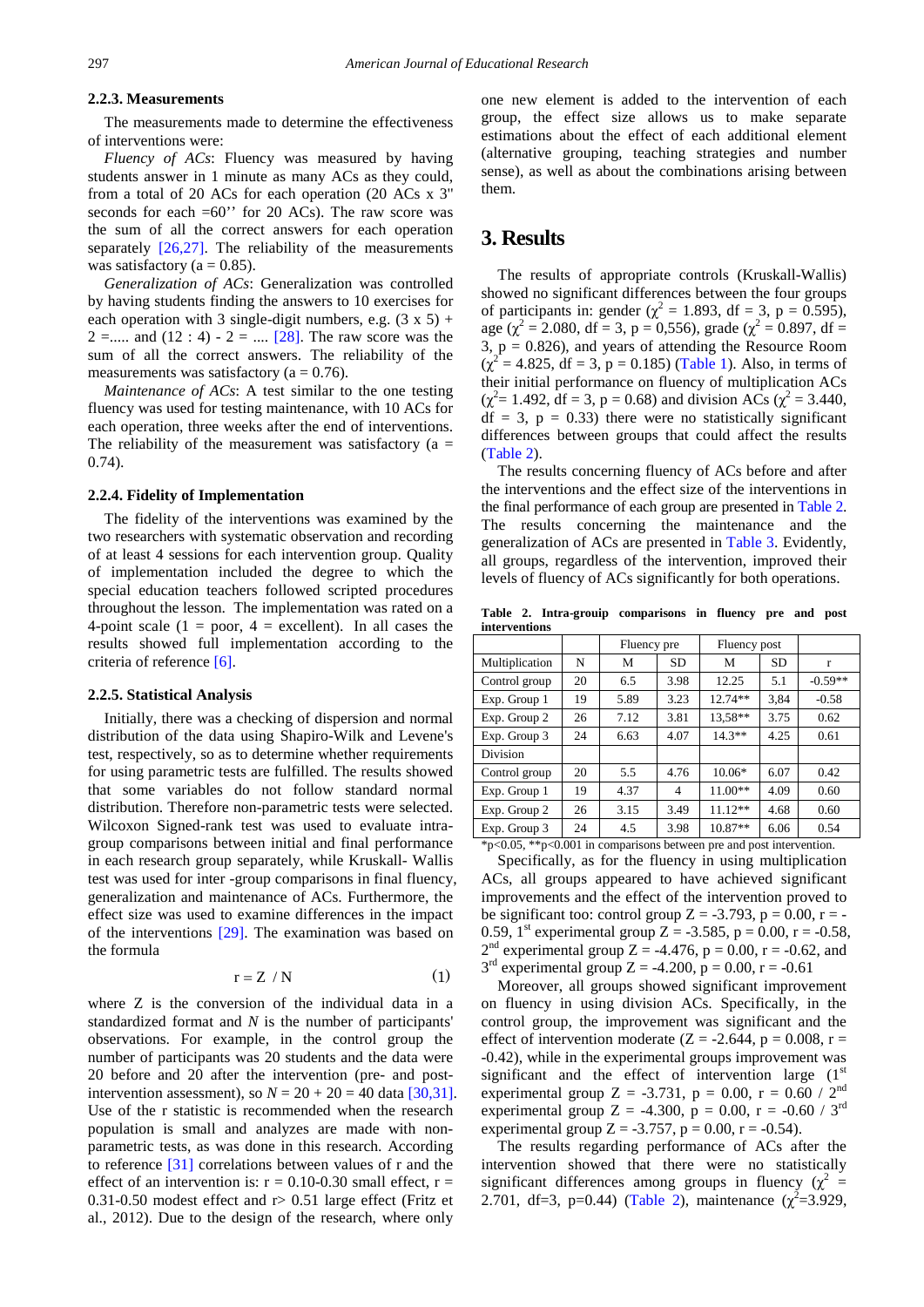df=3, p=0.27) and generalization ( $\chi^2$  =2.536, df=3, p=0.47) of multiplication ACs [\(Table 3\)](#page-4-0).

<span id="page-4-0"></span>

|                 |    | Maintenance |           | Generalization |           |
|-----------------|----|-------------|-----------|----------------|-----------|
| Multiplication  | N  | М           | <b>SD</b> | М              | <b>SD</b> |
| Control group   | 20 | 7.25        | 2.24      | 7.65           | 2.7       |
| Exp. Group 1    | 19 | 7.89        | 1.72      | 8.21           | 3.19      |
| Exp. Group 2    | 26 | 7.23        | 2.58      | 7.69           | 2.73      |
| Exp. Group 3    | 24 | 8.35        | 2.03      | 8.43           | 2.12      |
| <b>Division</b> |    |             |           |                |           |
| Control group   | 20 | 7.61        | 3.68      | 5.94           | 3.71      |
| Exp. Group 1    | 19 | 7.05        | 1.92      | 7.11           | 2.25      |
| Exp. Group 2    | 26 | 7.58        | 2.8       | 6.92           | 2.82      |
| Exp. Group 3    | 24 | 6.14        | 2.71      | 6.13           | 3.29      |

**Table 3. Results of comparisons in maintenance and genergalization**

Also for division ACs there were no statistically significant differences in fluency  $(\chi^2=0.385, df= 3,$ p=0.943) [\(Table 2\)](#page-3-0), maintenance  $(\chi^2 = 5.178, df = 3, p = 0.16)$ and generalization ( $\chi^2$  = 0.859, df = 3, p = 0.83) among groups [\(Table 3\)](#page-4-0).

Overall, the results showed that students with LD in all groups of the research, regardless of the intervention they had received, presented a significant improvement on learning the ACs of both operations, while there are no significant differences among them.

[Table 4](#page-4-1) presents the effect (r factor) of interventions on fluency of multiplication ACs, comparing the final performance of groups in pairs (control vs.  $1<sup>st</sup>$ ,  $2<sup>nd</sup>$  and  $3<sup>rd</sup>$ experimental group,  $1<sup>st</sup>$  vs.  $2<sup>nd</sup>$  and  $3<sup>rd</sup>$  experimental group,  $2<sup>nd</sup>$  vs.  $3<sup>rd</sup>$  experimental group).

**Table 4. Effect size among all groups**

<span id="page-4-1"></span>

| Effect size $(r)$ |                  |               |       |       |           |       |  |  |
|-------------------|------------------|---------------|-------|-------|-----------|-------|--|--|
|                   |                  | Control group |       |       | Exp. G. 1 |       |  |  |
| Fluency           | Exp <sub>1</sub> | Exp 2         | Exp 3 | Exp 2 | Exp 3     | Exp 3 |  |  |
| Multiplication    | 0.05             | 0.15          | 0.21  | 0.11  | 0.19      | 0.08  |  |  |
| Division          | 0.14             | 0.09          | 0.06  | 0.01  | 0.01      | 0.02  |  |  |
|                   |                  |               |       |       |           |       |  |  |

For the multiplication ACs comparisons between control group and experimental groups showed that the effect of alternative grouping was negligible (0.05). The effect of combining alternative grouping and fact strategies was small (0.15), and adding components of number sense in all of the above had also small effect (0.21). Teaching fact strategies had small effect (0.11), and the combination of fact strategies with components of number sense had also small effect (0.19). Finally the effect of dimensions of number sense was also negligible (0.08). [\(Table 4\)](#page-4-1).

As for the division ACs, the pair wise comparison between the control group and the experimental groups showed that the addition of alternative grouping to the basic intervention had small effect (0.14), while the effects of all other combinations were negligible [\(Table 4\)](#page-4-1).

# **4. Discussion**

The first aim of this study was to examine the effect of an intervention based on fundamental principles of effective instruction on LD students' ability to learn ACs of multiplication and division. The second aim was to establish the extent to which the three interventions resulting from the gradual enrichment of the basic intervention, initially with an alternative grouping of ACs based on a common feature, then by teaching fact strategies, and finally by teaching certain components of number sense, differ in effectiveness among them and from the basic intervention.

The results showed that the intervention which was based on the six principles of effective instruction had a positive impact on the acquisition of ACs of multiplication and division by students with LD in the control group, since the number of ACs that the participants of this group could fluently recall almost doubled. This finding is consistent with researches and meta-analyses that have examined the impact of interventions based on principles of effective instruction and concluded that these interventions are especially effective with regard to basic mathematical knowledge, such as ACs [\[5,6,13,21,32\].](#page-6-4) The effectiveness of interventions based on the principles of effective instruction, just as the control group intervention of the present study, can be attributed to several factors, such as (a) the use of systematic measurements for the initial and the final performance of student, (b) the establishment of clear learning goals, (c) the control of prerequisite knowledge, (d) the promotion of conceptual understanding and (e) the facilitation of memorization and direct recall by organizing a network of inter-correlated knowledge of ACs [\[19,33,34,35\].](#page-6-12)

In comparing the four interventions as to their effectiveness in supporting students with LD in ACs acquisition, it was observed that all groups improved their performance. Although the 2nd and the 3rd experimental groups showed higher levels of fluency in ACs of both operations compared to the 1st experimental group and the control group, the differences among groups were not statistically significant. The absence of statistically significant differences was also evident in reference to maintenance and generalization of ACs of both operations. The results are consistent with studies which compare interventions for ACs and find no significant differences among them in fluency, maintenance and generalization of ACs, when all the interventions are of enhanced quality, and there is no comparison with the qualitatively ambiguous common instruction of ACs in ordinary general classes, e.g. [\[7,13,36,37,38\].](#page-6-16) In the present research, the control group received a high- quality teaching support based on the principles of effective instruction, which alone yielded positive results that cannot be easily overcome by experimental interventions, especially if these interventions differ from the basic one in a small number of special techniques. It should be noted that the design of the present study allows the significant limitation of the possibility to attribute more advantages to the specific techniques used than those they actually have or might have in case of a basic intervention with significant shortcomings and general low quality [\[21,32\].](#page-6-13)

The results showed that when effective instruction is combined with alternative grouping of ACs, teaching of strategies, and acquisition of number sense dimensions, separately or in conjunction, the resulting differences in the fluency of ACs are small compared to effective instruction that does not include these techniques. The results agree with meta-analyses which suggest that when the control group receives a specific instructional support that differs from the everyday instruction, then the effect of the experimental intervention is low or moderate, while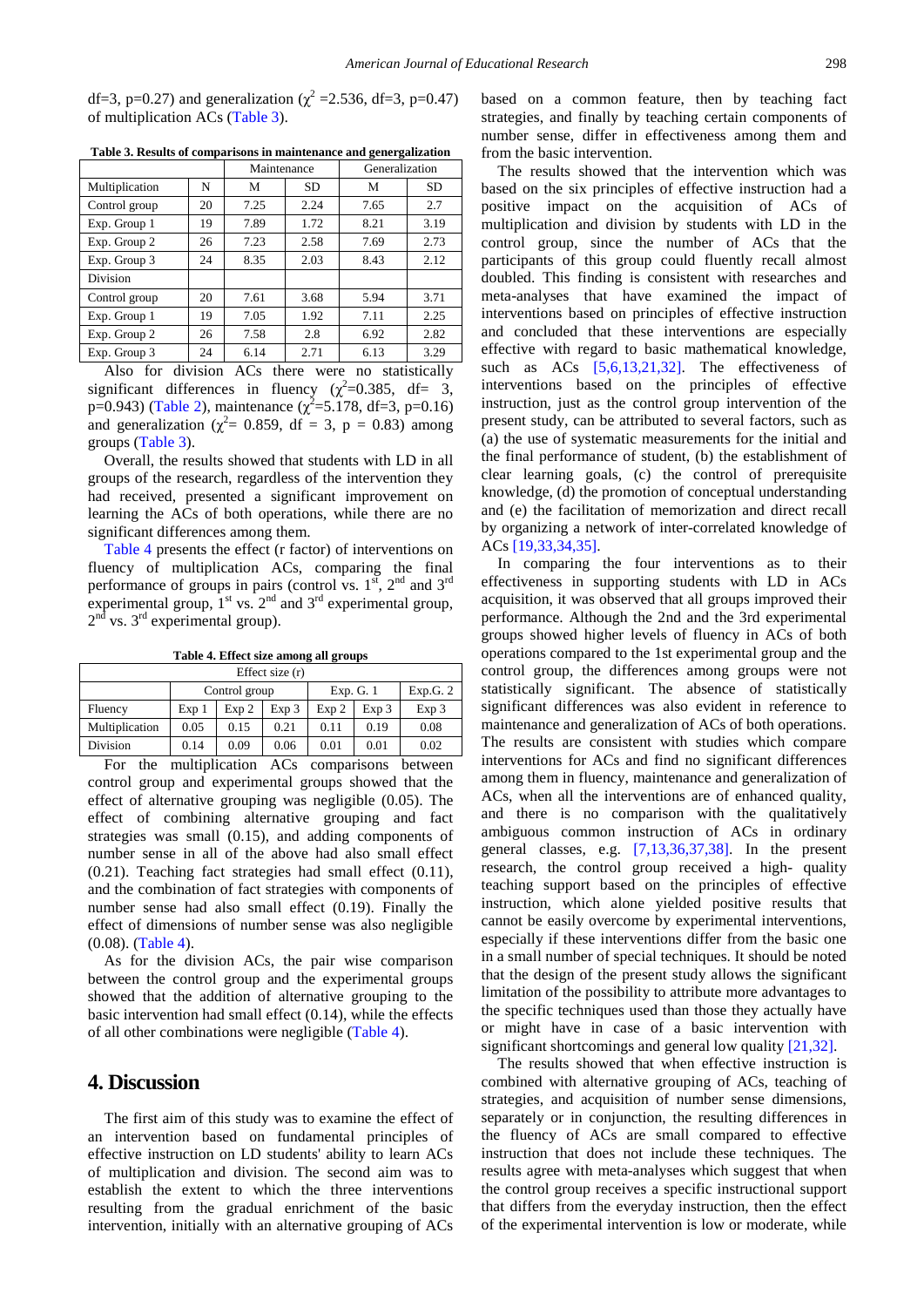when the control group does not receive a specific support (but continues to be instructed in the usual way), then the effect of the experimental intervention is large [\[19,33,34\].](#page-6-12) In particular, the alternative grouping, as shown in the comparison between the control group and the 1st experimental group, has hardly any effect on the fluency of ACs. The results are in line with reference  $\left[38\right]$  who showed that the alternative grouping is not sufficient for the students to improve fluency of addition and subtraction ACs. However, researches such as reference [\[5\]](#page-6-4) and reference [\[7\]](#page-6-16) which had included the alternative grouping in the interventions for fluency of multiplication ACs, found that the results were positive. This difference may be due to the differences in the sample and the research design.

The teaching of strategies has positive, albeit small, effect on the fluency of multiplication ACs, as shown in the comparison between the 1st and the 2nd experimental groups. The results agree with other studies [\[7,23,25,37\]](#page-6-16) and suggest that students with LD need direct teaching of strategies, either because they do not usually develop them spontaneously, as students without LD usually do  $[1,8,28]$ or because they do not use them regularly with ease and efficiency even when they have developed some of them [\[23,38,39\].](#page-6-22) 

Just like the alternative grouping, the number sense has minimal effect on the fluency of multiplication ACs, as shown in the comparison between the 2nd and the 3rd experimental groups. The results are consistent with researches which show that the number sense is not significantly correlated with the fluency of Acs [\[40,41\].](#page-7-3) The results partially support the view of reference [\[9\]\)](#page-6-6), who claim that number sense affects the fluency of ACs according to the characteristics of operations (e.g. subtraction). Perhaps what applies to addition ACs, might also apply to multiplication ACs, because both operations share common features. Specifically, the ACs of both operations are usually recalled as phonological information from memory, in the form of *six, eight ... forty-eight* [\[42\]](#page-7-4) and there is no interference of the number sense [\[43,44\].](#page-7-5) Furthermore, the common strategy conventionally used for finding an unknown multiplication AC is repeated addition (e.g.  $6x4$  is  $4 + 4 +$  $4 + 4 + 4 + 4 = 24$ . Also, the commutative property applies to both operations  $(a + b = c$  and  $b + a = c$ , a x b = d and b x a = d)  $[45]$ .

For the ACs of division, the isolated effect of alternate grouping is small (0.14), as shown in the comparison of the 1st experimental group with the control group, while the effect of teaching strategies and number sense is neutral, as shown in the comparison of 1st with 2nd experimental group (0.01) and the comparison of the 2nd to the 3rd experimental group (0.02), respectively. The small effect of the alternative grouping on the fluency of division ACs may be a function of the imperfect groups used, as students recalled the most prominent and easily memorized groups (e.g. multiplications *x1* or *twinnumbers*), but had difficulty in learning the 35 division ACs for the memorization of which they had to use relevant multiplication ACs.

As for the neutral effect of teaching strategies for fluency of division ACs results are consistent with studies such as reference [\[28\]](#page-6-19) and reference [\[29\],](#page-6-21) which showed that strategies improve accuracy, but not the response

speed and, consequently, fluency. Therefore, in measurements of fluency, where students answer a multitude of ACs in minimum time (1 or 2 minutes), the results are likely to be low and to not reflect the real level of student's knowledge. The results seem to justify the debate about the appropriateness of using fluency (correct answer in  $\leq$   $\frac{3}{1}$  seconds) as a measure of ACs' possession in all four operations. A possible explanation of these results is that for addition and multiplication ACs the direct recall may be the most effective strategy; in contrast, for subtraction and division ACs the use of corresponding addition and multiplication ACs may be more effective, although it requires longer time or more practice to reach the desired levels of performance (e.g. the result of 56 : 7 = ? may be found through the corresponding multiplication 7 x 8 = 56) [\[7\].](#page-6-16) However, in the present study students were taught the use of corresponding multiplication ACs for finding division ACs, but the result was not as satisfactory as expected. One possible explanation is that this technique presupposes accurate and immediate recall of multiplication facts, and if students have not reached the necessary performance level, then, even if they understand the complementary relationship of operations, they cannot recall the appropriate multiplication ACs and use them for finding the corresponding division ones  $[7,8]$ . Due to reasons of research fidelity, a number of participants of the present study had to move on to the next phase of the intervention before reaching the criterion of 80% accuracy in multiplication ACs' recall. This feature of the research design may have undermined their ability to perform at the desired level regarding the division ACs. In other words, it is possible that if longer time had been devoted to practicing multiplication ACs or teaching division ACs, the results might have been different [\[7\].](#page-6-16) Moreover, the results support the view that learning of addition and multiplication ACs at the direct recall level should precede the instruction of corresponding subtraction and division ACs [\[8,46,47\].](#page-6-5)

The findings that the number sense is not associated with fluency of division ACs contrasts with researches like reference [\[9\],](#page-6-6) who argue that the number sense promotes the learning of difficult ACs of subtraction and division, as they are more difficult operations requiring complex conceptual and quantitative manipulations. A possible explanation of the result may be that the specific components of number sense chosen to be taught the participants of the present study may not play such an important role in ACs' acquisition. The issue certainly warrants further exploration.

With regard to the maintenance and generalization of ACs of both operations there were no significant differences among groups. As for the maintenance, the result can be attributed to the fact that the four groups had similar average performance at the end of the intervention, which they retained for the next three weeks. In reference to generalization, higher performance levels were rather expected for the  $2<sup>nd</sup>$  and the  $3<sup>rd</sup>$  experimental groups, in comparison to the  $1<sup>st</sup>$  experimental and the control groups, because interventions included teaching fact strategies that have been found as promoting generalization of ACs [\[28,45\].](#page-6-19) However, the overall results on generalization of ACs in the present study is not in line with previous research. A possible explanation might be that the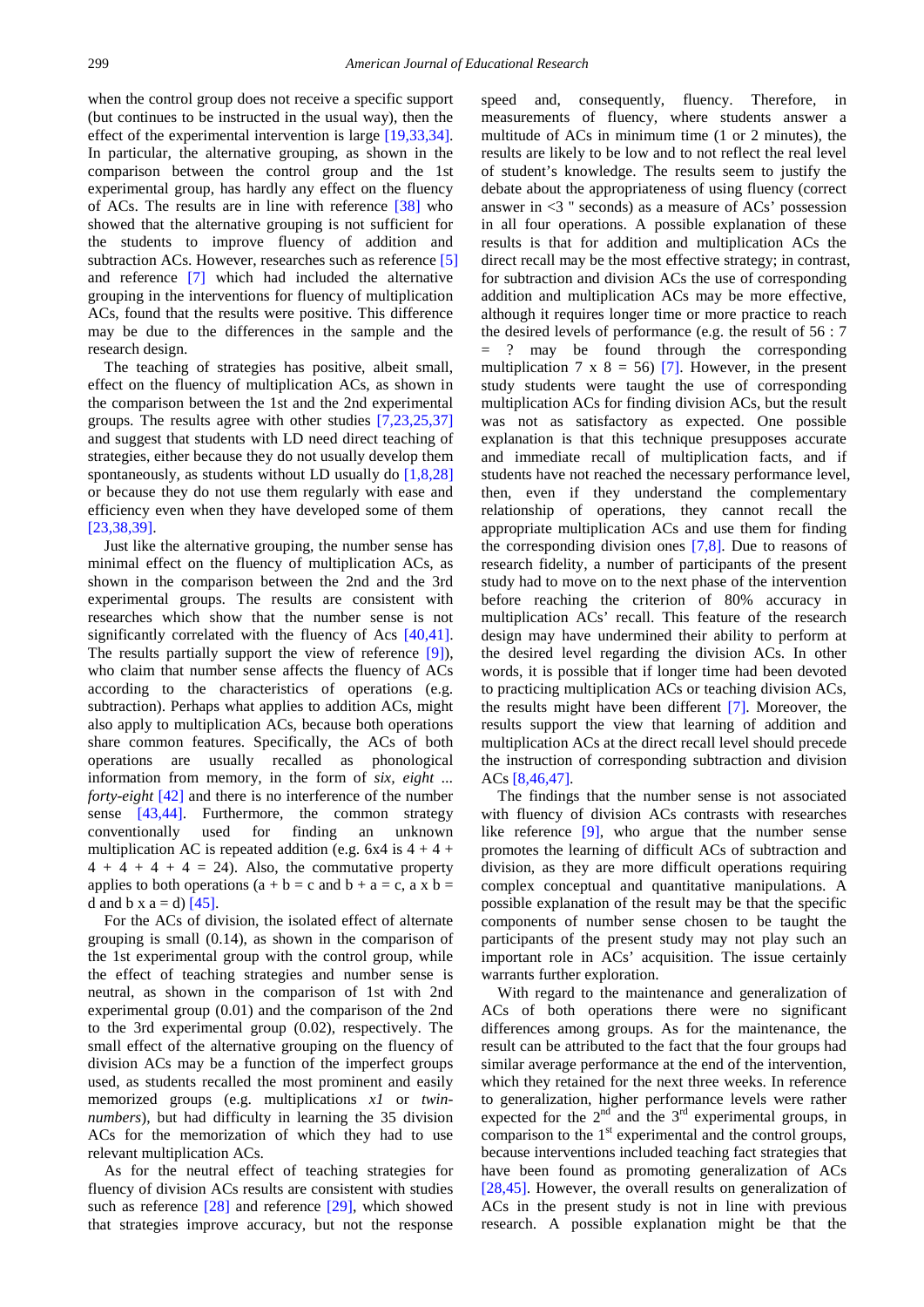generalization task of the present study was conceptually relevant to the tasks of the main intervention, with small transfer requirements of the possessed knowledge to higher tasks (near transfer). So, perhaps the task was not suitable to show the advantages of including strategies in the  $2<sup>nd</sup>$  and the  $3<sup>rd</sup>$  experimental interventions. Another reason for the same result might be connected to age differences between our sample and that of other studies e.g. reference [\[28\].](#page-6-19)

A key limitation of the study is the relatively small number of participants with LD. Even though in interventional studies it is not easy to have large samples, the conduct of research with larger populations per intervention group is essential in order to confirm the trends that have emerged here [\[7,28,45\].](#page-6-16)

Another limitation, that might affect the results, relates to the decision that the transition from multiplication to division be based on the need to complete the experiment in a specified period of time, without necessarily students having mastered fluency of ACs at accuracy level  $> 80\%$ . The choice may affect the results mostly for division ACs, as multiplication ACs are prerequisite knowledge for them in the context of certain techniques. For example, the application of complementary relationship as a strategy for division ACs requires mastering multiplication ACs. If the students do not pose this knowledge, they have to manage a wealth of new information of data, when they are taught strategies and concepts which link operations between each other, and it is probable that they fail to respond successfully.

An important general conclusion is that the design and implementation of interventions based on the principles of effective instruction may support decisively student's efforts to learn ACs of multiplication and division. Various special techniques can contribute to the improvement of interventions, depending on the features of the operations. Further research is required in order to establish the best methodological syntheses for teaching effectively the ACs of each operation to students with learning disabilities.

# **References**

- <span id="page-6-0"></span>[1] Montague, M.M., (2007). Self-Regulation and Mathematics Instruction. *Learning Disabilities Research & Practice, 22*(1), 75- 83.
- <span id="page-6-1"></span>[2] Garnett, K., (1992). Developing Fluency with Basic Number Facts: Intervention for Students with Learning Disabilities. *Learning Disabilities Research & Practice,* 7-21.
- <span id="page-6-2"></span>[3] Agaliotis, I., (2011). Instruction of Mathematics in Special Education: Nature and Educational management of mathematical difficulties. Athens: Gregori (in Greek).
- <span id="page-6-3"></span>[4] Baroody, A.J., (2006). Why Children Have Difficulties Mastering Combinations and How to Help Them. *Teaching Children Mathematics, 13*, 22-32.
- <span id="page-6-4"></span>[5] Agaliotis, I., Dimitrakopoulos Th., Theodore H., Pesli B. & Charisi A. (2003). Alternative Teaching Basic Arithmetic Facts of Multiplication in Children with Specific Learning Difficulties. *Education Sciences*, (3)*,* 53-66.
- <span id="page-6-20"></span>[6] Bryant, B.R., Pedrotty Bryant, D., Porterfield, J., Shih Dennis, M., Falcomata, T., Valentine, C., Brewer, C., & Bell, K., (2014). The Effects of a Tier 3 Intervention on the Mathematics Performance of Second Grade Students With Severe Mathematics Difficulties. *Journal of Learning Disabilities, 26,* 1-13.
- <span id="page-6-16"></span>[7] Woodward J. (2006). Developing Automaticity in Multiplication Facts: Integrating strategy instruction with timed practice drills. *Journal of Disability Quarterly*, *40*, 270-281.
- <span id="page-6-5"></span>[8] Dowker A., (2009). Use of derived fact strategies by children with mathematical difficulties. *Cognitive Development*, *24*, 401-410.
- <span id="page-6-6"></span>[9] Wilson, A.J., Revkin, S.K., Cohen, D., Cohen, L., and Dehaene, S. (2006). An open trial assessment of 'The number race', an adaptive computer game for remediation of dyscalculia*. Behavioral and Brain Functioning, 2*(1), 19-30.
- [10] Canobi, K.H., (2004). Individual differences in children's addition and subtraction knowledge. *Cognitive Development*, *19*, 81-93.
- <span id="page-6-7"></span>[11] Geary D. C., Hoard M.K., Nugent L. and Bailey D.H. (2011). Mathematical Cognition Deficits in Children With Learning Disabilities and Persistent Low Achievement: A Five-Year Prospective Study. *Journal of Educational Psychology, 104* (1), 206-223.
- <span id="page-6-8"></span>[12] Flores, M., Hinton, V., & Strozier, S. (2014). Teaching Subtraction and Multiplication with Regrouping Using the Concrete-Representational- Abstract Sequence and Strategic Instruction Model. *Learning Disabilities Research & Practice, 19*(2), 75-88.
- <span id="page-6-9"></span>[13] Fuchs L., Fuchs D., Powell S., Seethaler P., Cirino P. & Fletcher J. (2008). Intensive intervention for students with mathematics disabilities: Seven principles of effective practice. *Learning Disabilities Quarterly, 31*(2): 79–92.
- [14] Ketterlin-Geller, L.R., Chard D.J., & Fien, H., (2008). Making Connections in Mathematics. Conceptual Mathematics Intervention for Low-Performing Students. *Remedial and Special Education, 29*(1), 33-45.
- [15] Vaughn, S., Linan-Thompson, S., & Hickman, P., (2003). Instruction as a Means of Identifying Students with Reading/ Learning Disabilities. *Exceptional Children, 69*(4), 391-409.
- [16] Griffin S., (2004). Teaching Number Sense. *Improving Achievement in Math and Science, 61*(5), 39-42.
- <span id="page-6-10"></span>[17] Doadler, C. T., & Fien, H. (2013). Explicit Mathematics Instruction. What Teachers Can Do for Teaching Students With Mathematics Difficulties. *Intervention in School and Clinic, 48*(5), 276-285.
- <span id="page-6-11"></span>[18] Jones R.S.P., & Eayrs C.B., (1992). The Use of Errorless Learning Procedures in Teaching People with a Learning Disability. A Critical Review. *Mental Handicap Research, 5*(2), 204-212.
- <span id="page-6-12"></span>[19] Gersten, R., Chard, D.J., Jayanthi, M., Baker, S.K., Morhy, P., and Flojo, J., (2009). Mathematics Instruction for Students With Learning Disabilities: A Meta-Analysis of Instructional Components. *Review of Educational Research, 79*(3), 1202-1242.
- <span id="page-6-17"></span>[20] Miller, S.P. and Hudson, P.J., (2007). Using Evidence-Based Practices to Build Mathematics Competence Related to Conceptual, Procedural, and Declarative Knowledge*. Learning Disabilities Practice, 22(*1), 47-57.
- <span id="page-6-13"></span>[21] Graham, L., Bellert, A., Thomas, J., and Pegg, J., (2007). QuickSmart: A Basic Academic Skills Intervention for Middle School Students with Learning Difficulties*. JOURNAL OF LEARNING DISABILITIES, 40*(5), 410-419.
- [22] Van Luit, J.E.H., and Naglieri, J.A., (1999). Effectiveness of the MASTER Program for Teaching Special Children Multiplication and Division. *Journal of Learning Disabilities, 32*(2), 98-107.
- <span id="page-6-22"></span>[23] Zhang, D., Ping Xin, Y., and Si, L., (2011). Transition from Intuitive to Advanced Strategies in Multiplicative Reasoning for Students with Math Difficulties. *The Journal of Special Education, XX*(X), 1-15.
- <span id="page-6-14"></span>[24] Baroody A.J., (1999). Children's Relational Knowledge of Addition and Subtraction, *COGNITION AND INSTRUCTION, 17*(2), 137-175.
- <span id="page-6-15"></span>[25] Iseman, J.S., and Naglieri, J.A., (2011). A Cognitive Strategy Instruction to Improve Math Calculation for Children with ADHD and LD: A Randomized Controlled Study. *Journal of Learning Disabilities, 44*(2), 184-195.
- <span id="page-6-18"></span>[26] Van Luit J.H. and Schopman E.A.M., (2000). Improving Early Numeracy of Young Children with Special Educational Needs, *Remedial and Special Education, 21*(1), 27-40.
- [27] Cowan, R., and Powell, D., (2013). The Contributions of Domain-General and Numerical Factors to Third-Grade Arithmetic Skills and Mathematical Learning Disability. *Journal of Educational Psychology,* 1-16.
- <span id="page-6-19"></span>[28] Tournaki N. (2003). The differential effects of teaching addition through strategy instruction versus drill and practice to students with and without learning disabilities. *Journal of Learning Disabilities, 36*, 449-11.
- <span id="page-6-21"></span>[29] Thalheimer, W., & Cook, S., (2002). How to calculate effect sizes from published research: A simplified methodology. *WORK-LEARNING RESEARCH*, 1-9.